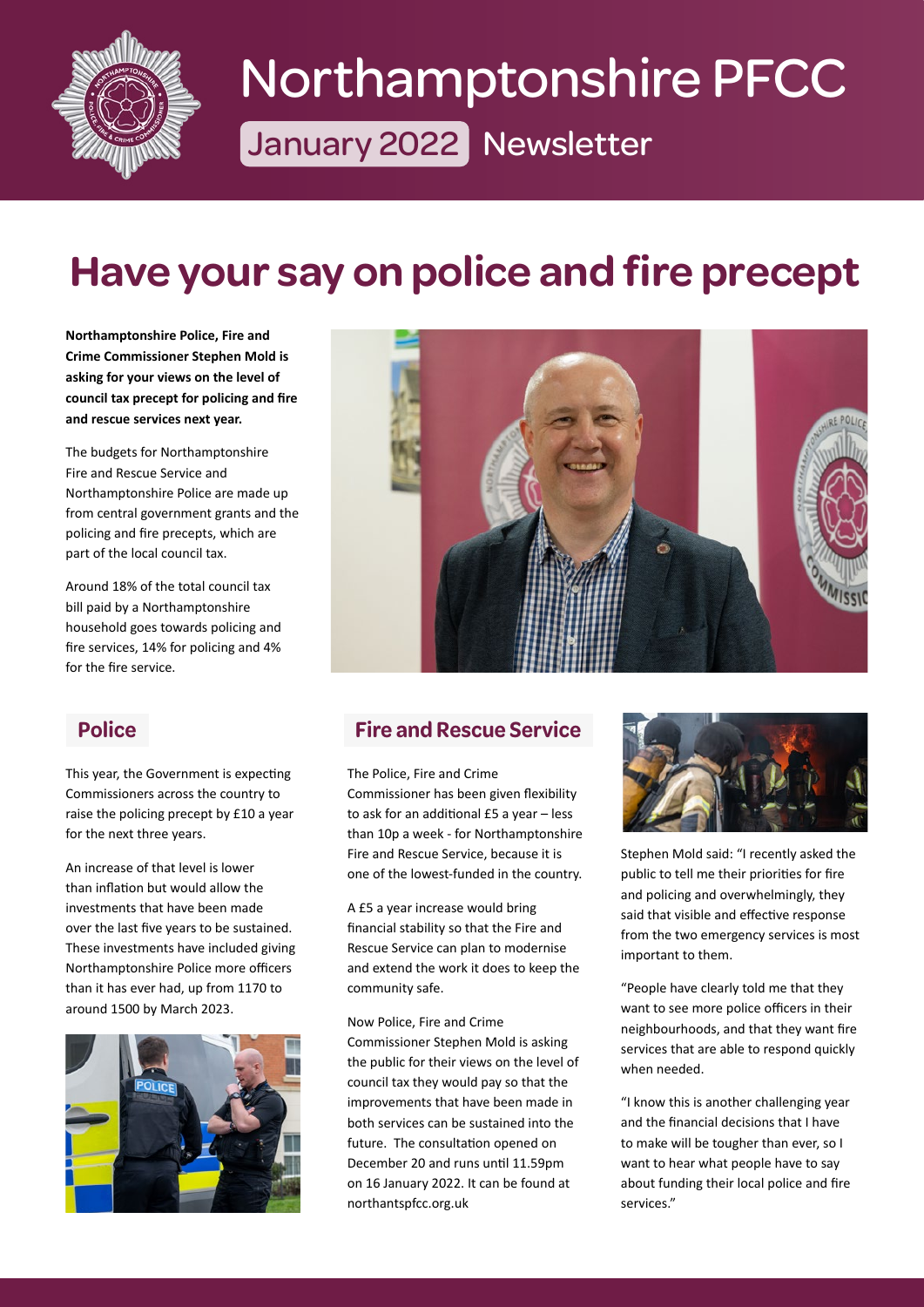

### **Vulnerable get [special help with](https://www.northantspfcc.org.uk/newsletters/newsletters-2022/newsletter-january-2022/#section-3)  fire prevention**

**Sonia Wardiell is Northamptonshire Fire and Rescue Service's Complex Case Officer in the Fire Prevention Team.**

Sonia's role is to work with members of the public who need support to make their home safe and prevent fire, perhaps because of hoarding, or through alcohol dependency.

After a referral from one of NFRS's Home Fire Safety Advisors, Sonia will visit someone's home, assess the fire risk, and then see what she can do to help, including asking for the involvement of social services or environmental health.

Sonia said: "Sometimes it's teaching people basic life skills. Many will not have had a positive role model in their life, so the behaviour is repetitive, and I do everything I can to break the cycle. I can sometimes be the only contact an isolated person has, so quite often I stay in touch. It's so rewarding to play a small part in someone building their life back up."

### **Fire Service outlines [plans for coming years](https://www.northantspfcc.org.uk/newsletters/newsletters-2022/newsletter-january-2022/#section-4)**

**A draft strategy for the next three years has outlined how Northamptonshire Fire and Rescue Service will keep communities safe and tackle potential risks – and residents are being asked to share their views on it.**

The new Community Risk Management Plan (CRMP) has taken a detailed look at what risks are present in Northamptonshire and identifies how NFRS can provide an outstanding service and deploy resources to reduce those risks and make the county a safer place for everyone.



Firefighters from 22 stations, plus

teams from the Prevention and Protection departments, deal with a whole host of risks that have been identified in the Plan, made more challenging by Northamptonshire being one of the fastest growing counties in the country yet still being a significantly rural area. As well as fires at domestic and commercial properties, other risks identified include the county being at the heart of the country's strategic road network, a sharp growth in the number of logistic hubs, and many waterways and rivers.

The Plan outlines three major projects to help meet future pressures:

#### **The Green Agenda**

Ensuring that NFRS considers environmental risks such as flooding and wildfires, while also attempting to become greener through a more efficient estate and vehicles within its fleet

**Digital and technological** Updating systems to drive change

**Emergency cover review** Taking a detailed look at how resources are managed

Stephen Mold said: "The Community Risk Management Plan plays a major role in driving forward improvements and outlines our strategy on how we transform the Service and ensure that this county remains a safe place for everyone to work and live in."

Chief Fire Officer Darren Dovey added: "Over recent years we have been moving away from being a responsive service to having a greater focus on prevention and protection. The Community Risk Management Plan identifies how we can continue to evolve, recognise the risks and ensure we reduce those risks in the most efficient way possible using the resources we have."

The Community Risk Management Plan consultation ends on January 31, 2022 and can be accessed at northantsfire.gov.uk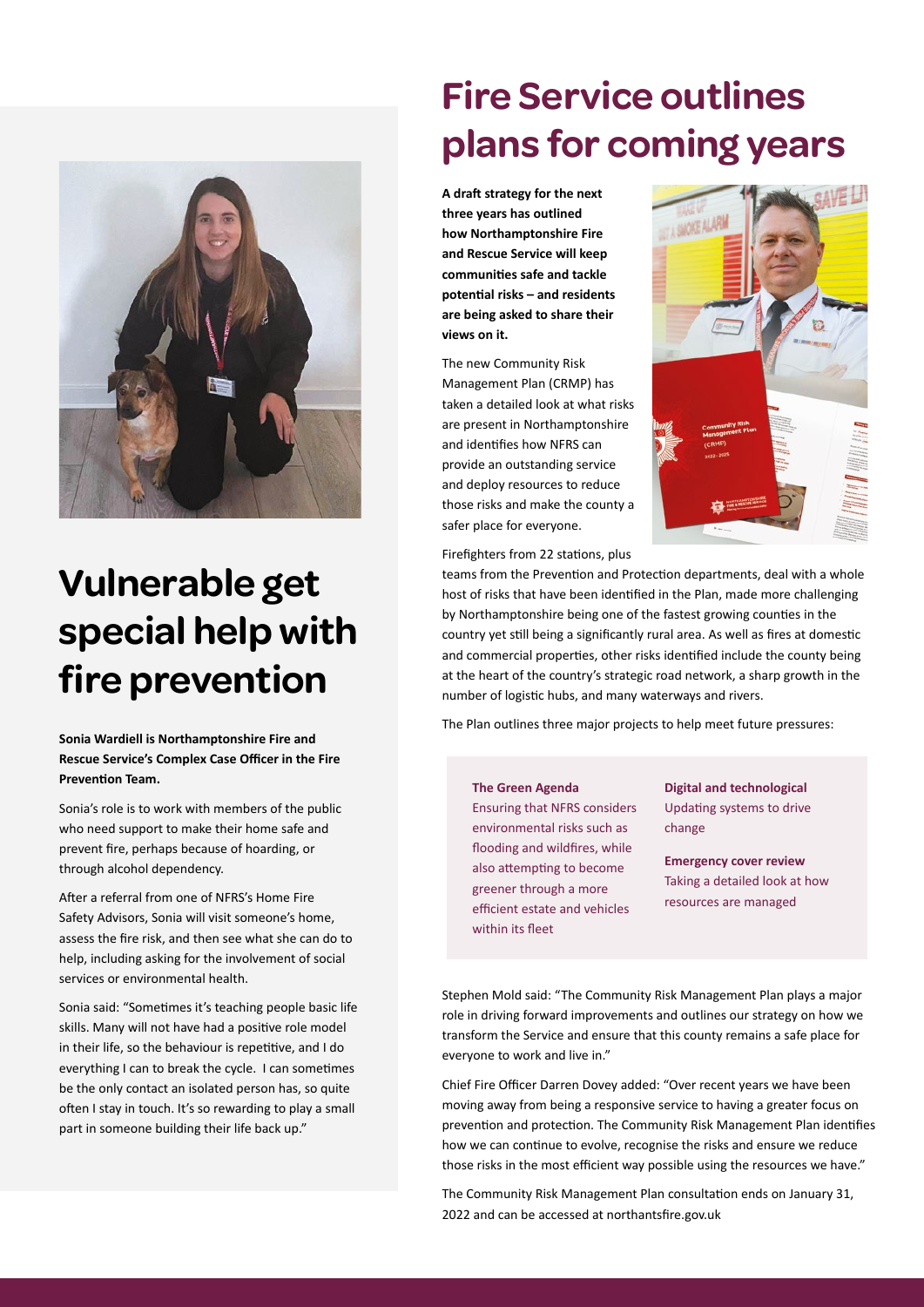### **[SNOvan bringing support to nights out](https://www.northantspfcc.org.uk/newsletters/newsletters-2022/newsletter-january-2022/#section-5)  in Northampton**

**The Police, Fire and Crime Commissioner's Safer Nights Out van, or SNOvan, has provided a base for volunteers to support hundreds of people in Northampton's night-time economy since it launched early in December 2021.** 

On the first weekend alone, more than 200 people engaged with the SNOvan volunteers who provided help such as warmth and water, first aid, phone charging, or reuniting them with friends.

The SNOvan is used as a hub by more than 13 volunteers from groups including Northampton Guardians and the Street Pastors, who have given more than 500 hours of their time in the first three weeks of operation.

The SNOvan is in Northampton town centre between 10pm and 5am on Fridays and Saturdays.

Police, Fire and Crime Commissioner, Stephen Mold, said: "I want people using



the night-time economy, especially women and girls, to feel safe and be safe. The SNOvan is there to help anyone who feels vulnerable on a night out and to keep them safe. I am full of gratitude to the volunteers who have given hundreds of hours of their time to help others."

Scott Fitzsimmons, volunteer leader of Northampton Guardians, said: "We are working closely with our police colleagues and the ambulance service to really make a difference to the safety of those hitting the town."

## **Youth Team [commended](https://www.northantspfcc.org.uk/newsletters/newsletters-2022/newsletter-january-2022/#section-6)  by police commander**



**The Youth Outreach Team set up by Northamptonshire Police, Fire and Crime Commissioner Stephen Mold in 2019 has been commended for its work with young people in the north of the county.**

Superintendent Adam Ward, Head of Local Policing for North Northamptonshire, has now given the Youth Team a formal commendation for helping to transform the lives of young people who are in most need of support.

The Youth Outreach Team has helped young people have a voice and an opportunity to explain the issues they face in their communities, which has then influenced Policing activity across the county.

They have led on engagement work in Op Revive, aiming to build trust between young people and the police, and have worked with partner agencies to help with engaging school curriculums on neighbourhood issues in North Northamptonshire.

They have also focussed on work to educate young people about the risks of being groomed into a gang and the repercussions of carrying a knife, as well as setting up forums to work with schools in identifying early warning signs of gang involvement.

Superintendent Adam Ward said: "We wanted to formally recognise the group for the excellent work they have done on youth engagement in North Northamptonshire.

"We are getting better levels of youth engagement and intelligence coming through to us than I've ever experienced previously, and hopefully this is helping us to build a lasting trust with this generation of young people."

Northamptonshire Police, Fire and Crime Commissioner, Stephen Mold, added: "Prevention and early intervention is one of the key priorities of my police, fire and crime plan and the work of our Youth Outreach Team is proving to be vital in delivering that priority."